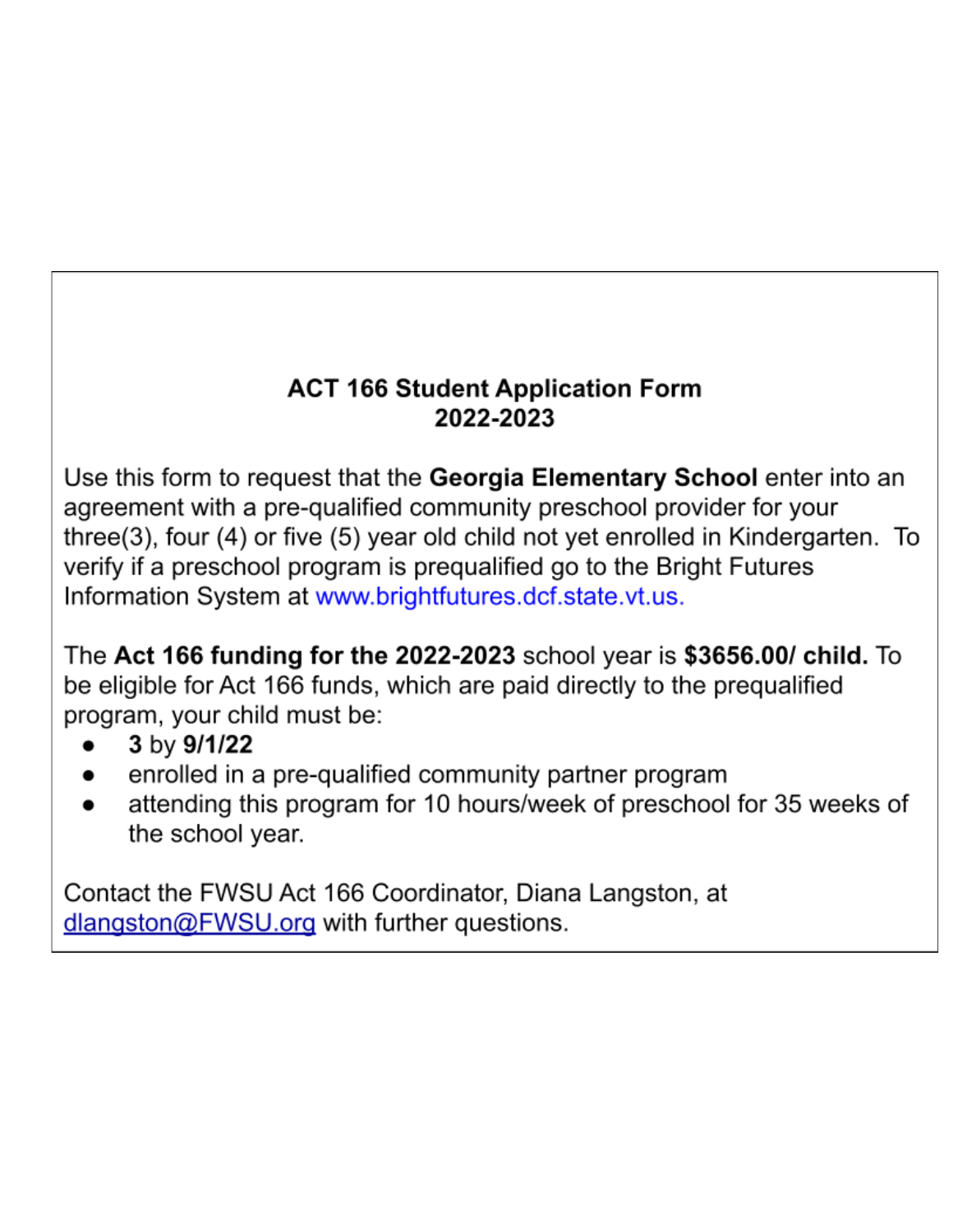

GEORGIA ELEMENTARY & MIDDLE SCHOOL 4416 Ethan Allen Highway Saint Albans, Vermont 05478

Principal PreK-4 Principal 5-8

Stephen A. Emery Julie A. Conrad

Phone 802-524-6358 Fax 802-524-1781

# **CHILD'S INFORMATION for ACT 166**

|                    | <b>Ethnicity (used for Federal and State Data Collection Purposes):</b> |                                                                                                  |
|--------------------|-------------------------------------------------------------------------|--------------------------------------------------------------------------------------------------|
|                    | Is the student Hispanic or Latino _______Yes _______ No                 |                                                                                                  |
|                    |                                                                         | What is the student's race: ______ American Indian or Alaska Native, ______Asian, ______Black or |
|                    | African/American, Native Hawaiian or other Pacific Islander, White      |                                                                                                  |
|                    |                                                                         |                                                                                                  |
|                    |                                                                         |                                                                                                  |
|                    |                                                                         |                                                                                                  |
| Siblings:          |                                                                         |                                                                                                  |
| <b>Name</b>        | Grade                                                                   | <b>School Attending</b>                                                                          |
| 1.                 |                                                                         |                                                                                                  |
| 2. $\qquad \qquad$ |                                                                         |                                                                                                  |
|                    |                                                                         |                                                                                                  |
|                    |                                                                         |                                                                                                  |
|                    |                                                                         |                                                                                                  |
|                    |                                                                         |                                                                                                  |
|                    |                                                                         | Community Preschool Program Name(Enrollment must be confirmed with the program):                 |
|                    |                                                                         |                                                                                                  |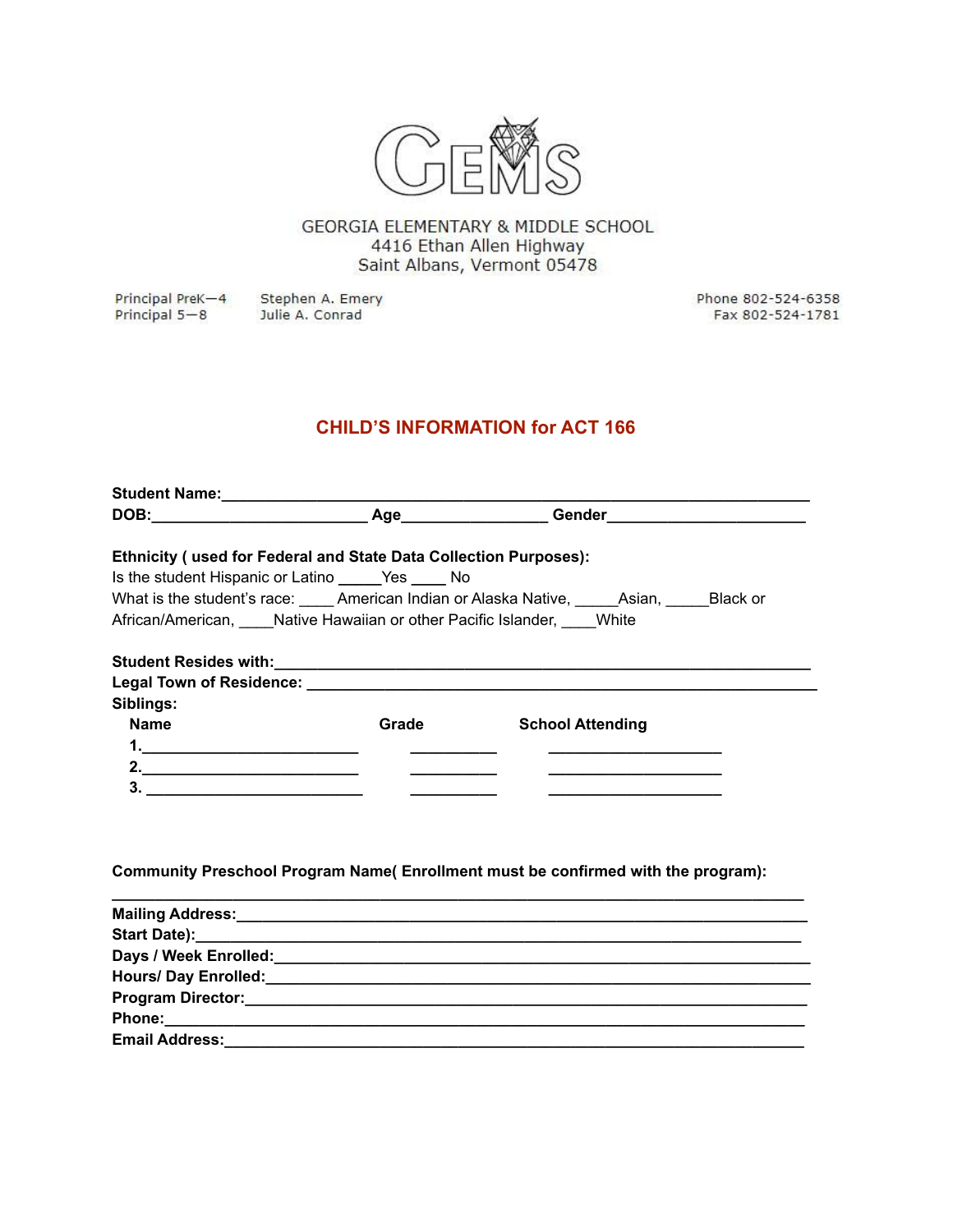## PARENT/GUARDIAN INFORMATION

| Contact # 1:                                                                                                           |                         |
|------------------------------------------------------------------------------------------------------------------------|-------------------------|
|                                                                                                                        |                         |
|                                                                                                                        |                         |
|                                                                                                                        |                         |
|                                                                                                                        |                         |
| Home Phone:____________________________Cell Phone:________________Work Phone:__________                                |                         |
|                                                                                                                        |                         |
| Contact # 2:                                                                                                           |                         |
|                                                                                                                        |                         |
|                                                                                                                        |                         |
| Mailing Address: <u>Communications and Communications</u> and Communications and Communications and Communications and |                         |
|                                                                                                                        |                         |
| Home Phone:_____________________________Cell Phone:__________________Work Phone:_________                              |                         |
|                                                                                                                        |                         |
| Contact $#3$ :                                                                                                         |                         |
|                                                                                                                        |                         |
|                                                                                                                        |                         |
| Mailing Address: 1999 Mailing Address: 1999 Mailing Address: 1999 Mailing Address: 1999 Mailing Address: 1999          |                         |
|                                                                                                                        |                         |
| Home Phone: _______________________________Cell Phone: _________________________                                       | Work Phone: Work Phone: |
| <b>Email Address:</b>                                                                                                  |                         |

#### **REQUIRED DOCUMENTS**

#### **BIRTH CERTIFICATE**

Please attach a copy of your child's birth certificate with this application.

#### **VERIFICATION OF RESIDENCY**

Please attach **two forms(2) of residency** with this application so that legal residency can be established. Please choose and submit two of the following:

**\_\_** A letter from the Town Clerk's office indicating your actual address

\_\_ A copy of your rental agreement indicating the actual location of your residence.

\_\_ A valid driver's license showing your actual address ( not a post office box or RFD address)

\_\_ A copy of a utility bill that shows your actual physical address and is dated within two months of this application.

| Parent/Guardian Signature | <b>Date</b> |
|---------------------------|-------------|
|                           |             |

**\_\_\_\_\_\_\_\_\_\_\_\_\_\_\_\_\_\_\_\_\_\_\_\_\_\_\_\_\_\_\_\_\_\_\_\_\_\_\_\_\_\_\_\_\_\_\_\_\_\_ \_\_\_\_\_\_\_\_\_\_\_\_\_\_\_\_\_\_\_\_\_\_\_\_**

*Return to: Diana Langston, FWSU, 4497 Highbridge Rd, Fairfax, VT 05454*